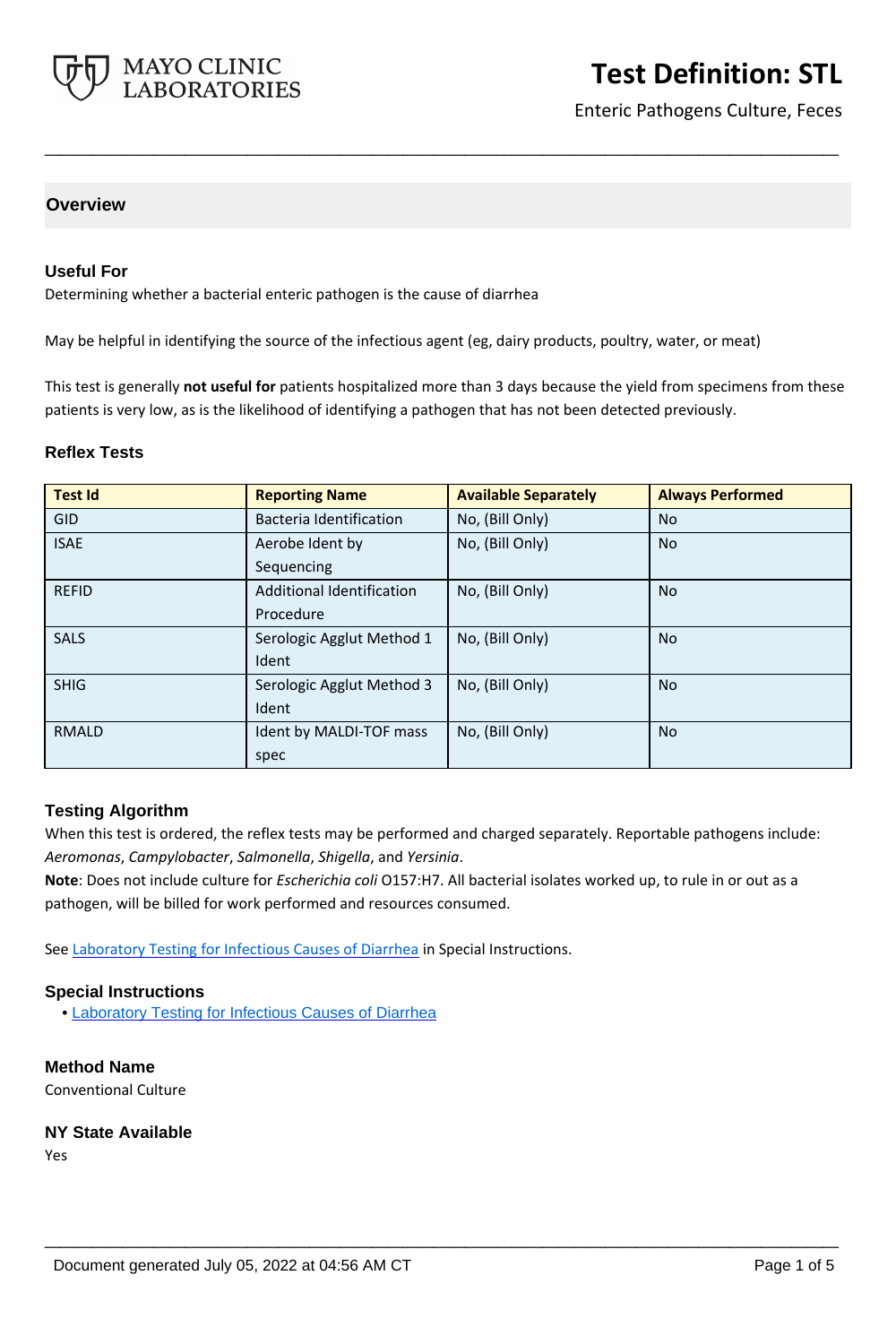

Enteric Pathogens Culture, Feces

## **Specimen**

**Specimen Type** Fecal

### **Ordering Guidance**

1. If Vibrio is suspected, order VIBC / *Vibrio* Culture, Feces.

2. If susceptibility testing is needed; also order ZMMLS / Antimicrobial Susceptibility, Aerobic Bacteria, MIC, Varies. Pathogens for which susceptibility testing would be pursued are: *Shigella* species, *Yersinia* species, *Campylobacter* species, *Arcobacter* species, and *Vibrio* species. If susceptibilities are not appropriate they will not be performed and ZMMLS will be canceled at report time.

**\_\_\_\_\_\_\_\_\_\_\_\_\_\_\_\_\_\_\_\_\_\_\_\_\_\_\_\_\_\_\_\_\_\_\_\_\_\_\_\_\_\_\_\_\_\_\_\_\_\_\_**

3. *Clostridioides* (*Clostridium) difficile*, a major cause of nosocomial diarrhea, is not detected by this test. Order CDFRP / *Clostridioides [Clostridium] difficile* Toxin, Molecular Detection, PCR, Feces.

4. *Escherichia coli* O157:H7 is not detected by this test. Order STFRP / Shiga Toxin, Molecular Detection, PCR, Feces.

#### **Additional Testing Requirements**

In some cases, local public health requirements may impact Mayo Clinic Laboratories (MCL) clients and require submission of isolates to a public health laboratory. Clients should familiarize themselves with local requirements and will be responsible for submitting isolates to the appropriate public health laboratory. Clients can obtain isolates of *Vibrio* species by calling 800-533-1710 as soon as possible to ensure viability of the organism.

#### **Shipping Instructions**

**Specimen must arrive within 96 hours of collection.**

#### **Necessary Information**

**Specimen source is required.**

#### **Specimen Required**

**Patient Preparation:** Medications: Do not use barium or bismuth before collection of specimen.

**Supplies:** Culture and Sensitivity Stool Transport Vial (T058)

**Specimen Type:** Preserved Feces

**Container/Tube:** Commercially available transport system specific for recovery of enteric pathogens from fecal specimens (15 mL of non-nutritive transport medium containing phenol red as a pH indicator, either Cary-Blair or Para-Pak C and S)

**Specimen Volume:** Representative portion of fecal specimen

#### **Collection Instructions:**

- 1. Collect fresh feces and submit 1 gram or 5 mL in container with transport medium.
- 2. Place feces in preservative within 2 hours of collection.
- 3. Place vial in a sealed plastic bag.

# **Forms**

If not ordering electronically, complete, print, and send a **[Gastroenterology and Hepatology Client Test Request](https://www.mayocliniclabs.com/it-mmfiles/gastroenterology-and-hepatology-test-request.pdf)** (T728) with the specimen.

**\_\_\_\_\_\_\_\_\_\_\_\_\_\_\_\_\_\_\_\_\_\_\_\_\_\_\_\_\_\_\_\_\_\_\_\_\_\_\_\_\_\_\_\_\_\_\_\_\_\_\_**

## **Specimen Minimum Volume**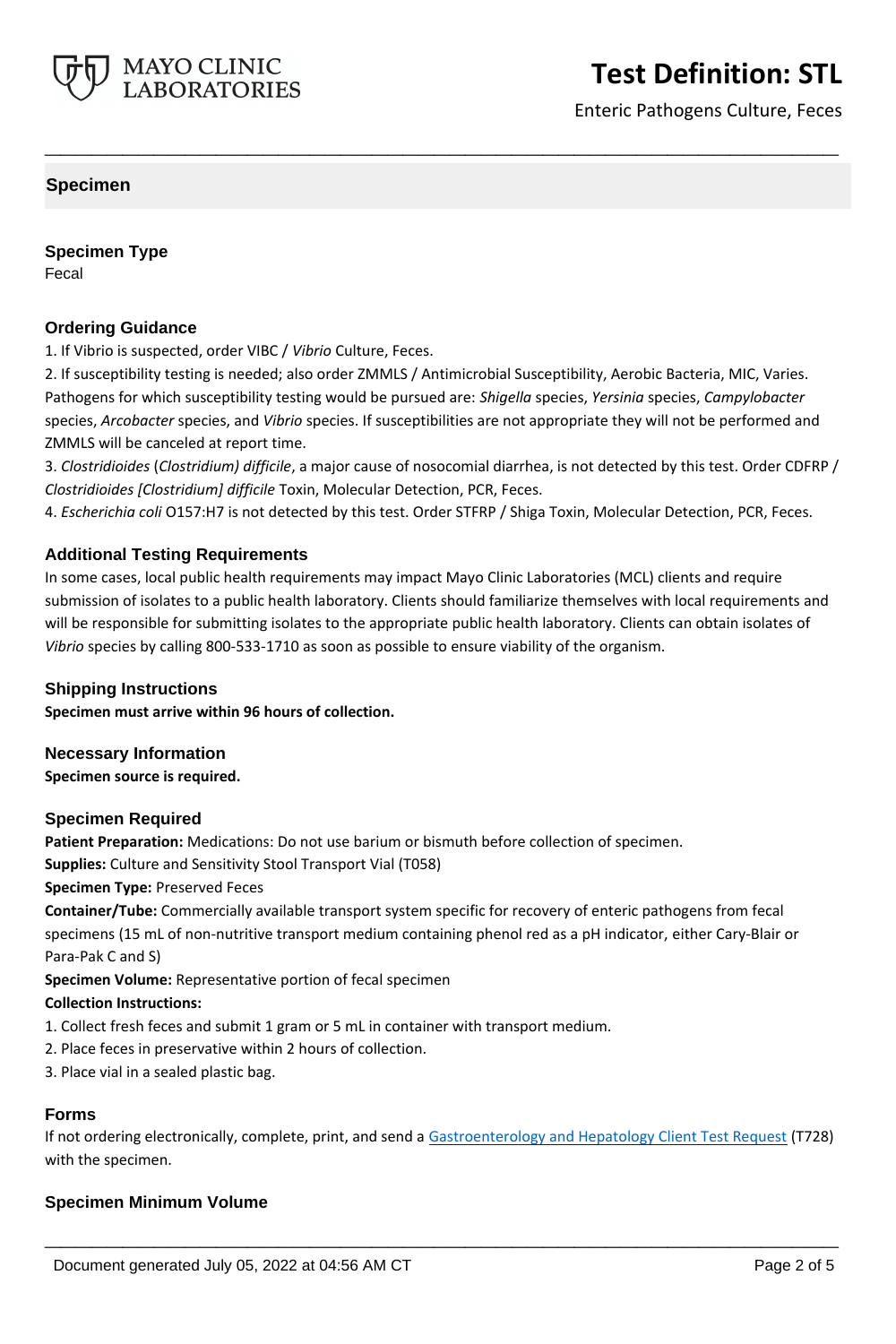

Enteric Pathogens Culture, Feces

1 mL

# **Reject Due To**

| Unpreserved stool ECOFIX preservative Formalin or PVA fixative | Reject |
|----------------------------------------------------------------|--------|

**\_\_\_\_\_\_\_\_\_\_\_\_\_\_\_\_\_\_\_\_\_\_\_\_\_\_\_\_\_\_\_\_\_\_\_\_\_\_\_\_\_\_\_\_\_\_\_\_\_\_\_**

# **Specimen Stability Information**

| <b>Specimen Type</b> | <b>Temperature</b>  | <b>Time</b> | <b>Special Container</b> |
|----------------------|---------------------|-------------|--------------------------|
| Fecal                | Ambient (preferred) | 4 days      |                          |
|                      | Refrigerated        | 4 days      |                          |

# **Clinical & Interpretive**

## **Clinical Information**

Diarrhea may be caused by a number of agents (eg, bacteria, viruses, parasites, and chemicals) and these agents may result in similar symptoms. A thorough patient history covering symptoms, severity, duration of illness, age, travel history, food consumption, history of recent antibiotic use, and illnesses in the family or other contacts will help the physician categorize the disease and ensure that any special requests are communicated to the laboratory.

## **Reference Values**

No growth of pathogens

## **Interpretation**

The growth of an enteric pathogen identifies the cause of diarrhea.

## **Cautions**

No significant cautionary statements

## **Clinical Reference**

1. York MK, Rodrigues-Wong P, Church L: Fecal culture for aerobic pathogens of gastroenteritis. In Clinical Microbiology Procedures Handbook, Third edition. Washington, DC, ASM Press, 2010, Section 3.8.1 2. Jerris RC, Fields PI, Nicholson MA: Fecal culture for *Campylobacter* and related organisms. In Clinical Microbiology Procedures Handbook, Third edition. Washington, DC, ASM Press, 2010, Section 3.8.2 3. DuPont HL: Persistent diarrhea: A clinical review. JAMA June 28, 2016;315(24):2712-2723 doi:10.1001/jama.2016.7833

# **Performance**

# **Method Description**

The fecal specimen is inoculated onto selective media designed to inhibit growth of normal bowel flora while allowing growth of the enteric pathogens. The following media are used: sheep blood agar, Hektoen enteric (HE) agar, eosin-methylene blue (EMB) agar, *Campylobacter* agar, cefsulodin-irgasan-novobiocin (CIN) agar, and the enrichment

**\_\_\_\_\_\_\_\_\_\_\_\_\_\_\_\_\_\_\_\_\_\_\_\_\_\_\_\_\_\_\_\_\_\_\_\_\_\_\_\_\_\_\_\_\_\_\_\_\_\_\_**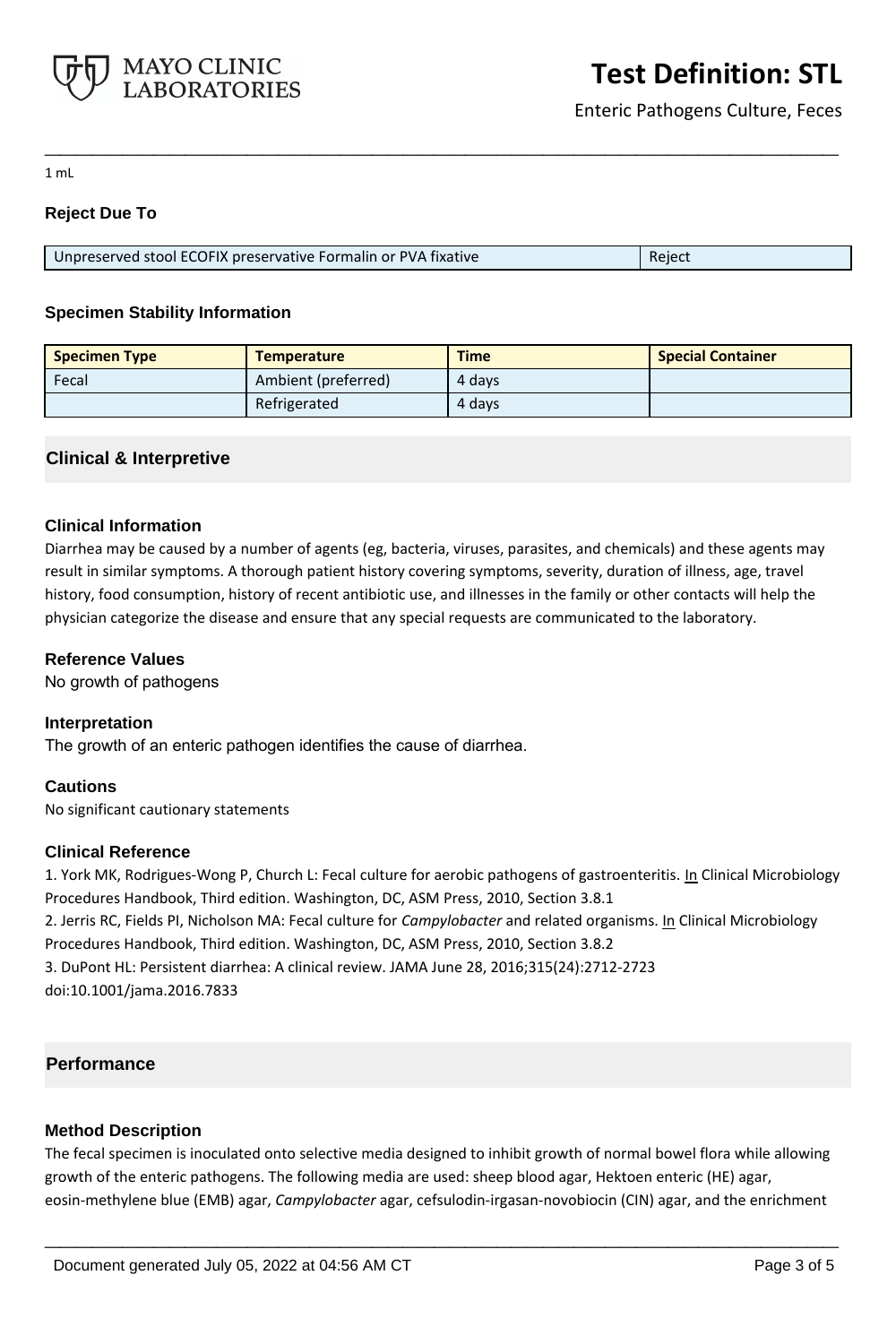

# **Test Definition: STL**

Enteric Pathogens Culture, Feces

broth, selenite F. After incubation, suspect colonies are identified using 1 or a combination of the following techniques: matrix-assisted laser desorption/ionization time of flight (MALDI-TOF) mass spectrometry, conventional biochemical tests, carbon source utilization, serologic methods, or nucleic acid sequencing of the 16S ribosomal RNA (rRNA) gene.(Koneman's Color Atlas and Textbook of Diagnostic Microbiology. Seventh edition. Edited by GW Procop, DL Church, GS Hall, et al. Philadelphia, Wolters Kluwer/Lippincott Williams and Wilkins, 2017)

**\_\_\_\_\_\_\_\_\_\_\_\_\_\_\_\_\_\_\_\_\_\_\_\_\_\_\_\_\_\_\_\_\_\_\_\_\_\_\_\_\_\_\_\_\_\_\_\_\_\_\_**

# **PDF Report**

No

**Day(s) Performed** Monday through Sunday

**Report Available** 3 to 8 days

**Specimen Retention Time** 7 days

**Performing Laboratory Location** Rochester

# **Fees & Codes**

## **Fees**

- Authorized users can sign in to [Test Prices](https://www.mayocliniclabs.com/customer-service/client-price-lookup/index.html?unit_code=STL) for detailed fee information.
- Clients without access to Test Prices can contact [Customer Service](http://www.mayocliniclabs.com/customer-service/contacts.html) 24 hours a day, seven days a week.
- **Prospective clients should contact their Regional Manager. For assistance, contact [Customer Service.](http://www.mayocliniclabs.com/customer-service/contacts.html)**

## **Test Classification**

This test has been cleared, approved, or is exempt by the US Food and Drug Administration and is used per manufacturer's instructions. Performance characteristics were verified by Mayo Clinic in a manner consistent with CLIA requirements.

**\_\_\_\_\_\_\_\_\_\_\_\_\_\_\_\_\_\_\_\_\_\_\_\_\_\_\_\_\_\_\_\_\_\_\_\_\_\_\_\_\_\_\_\_\_\_\_\_\_\_\_**

# **CPT Code Information**

87045-Enteric Pathogens Culture, Stool-with isolation and preliminary examination 87046 x 3-Stool Culture Aerobic Bacteria, each 87077-Ident by MALDI-TOF mass spec (if appropriate) 87077-Bacteria Identification (if appropriate) 87153-Aerobe Ident by Sequencing (if appropriate) 87077-Additional Identification Procedure (if appropriate) 87147 x 3-Serologic Agglut Method 1 Ident (if appropriate) 87147 x 4-Serologic Agglut Method 3 Ident (if appropriate)

# **LOINC® Information**